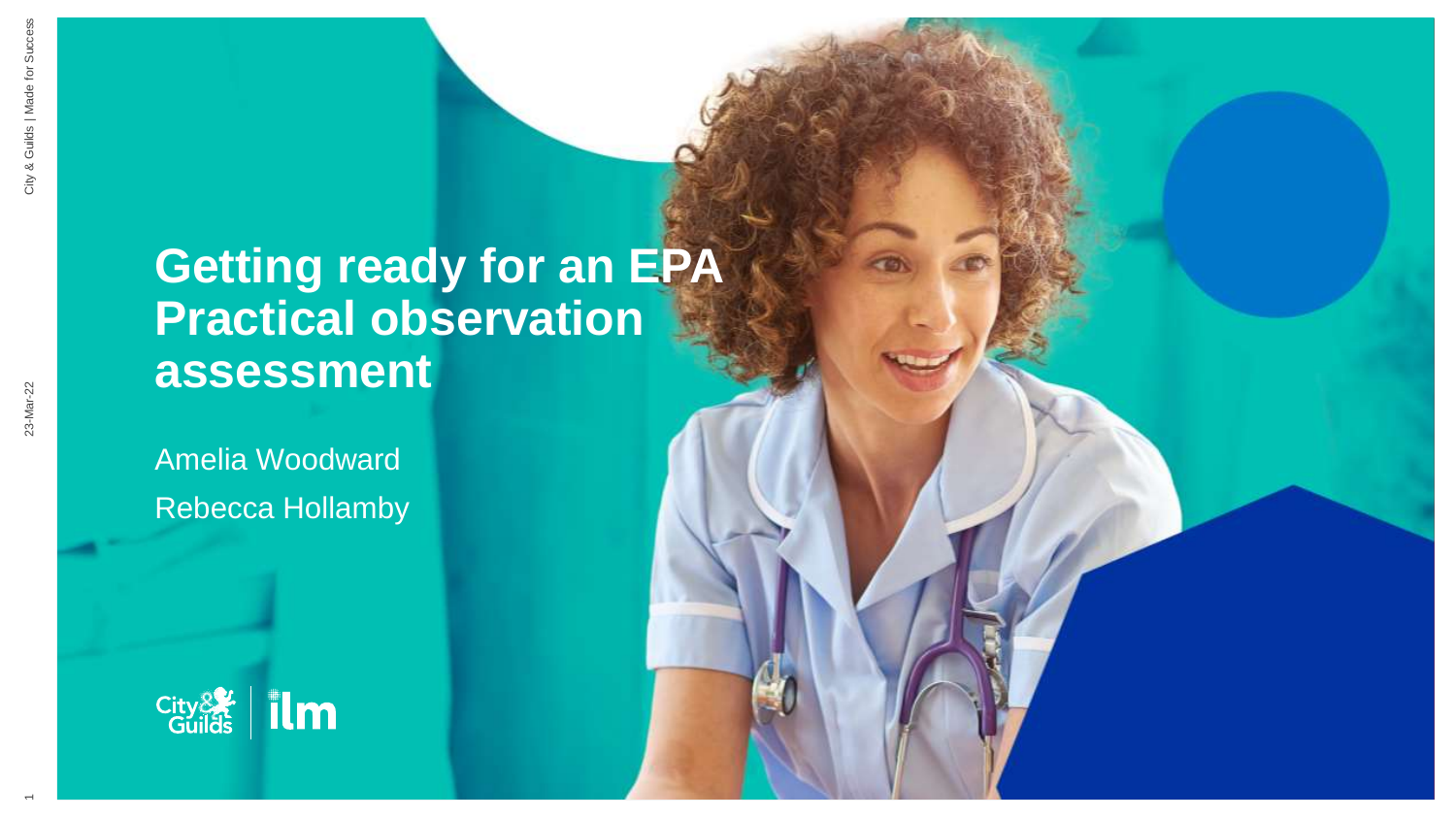23-Mar-22

# **Agenda**

- What is a practical assessment
- Common pitfalls
- Top tips for success
- Questions

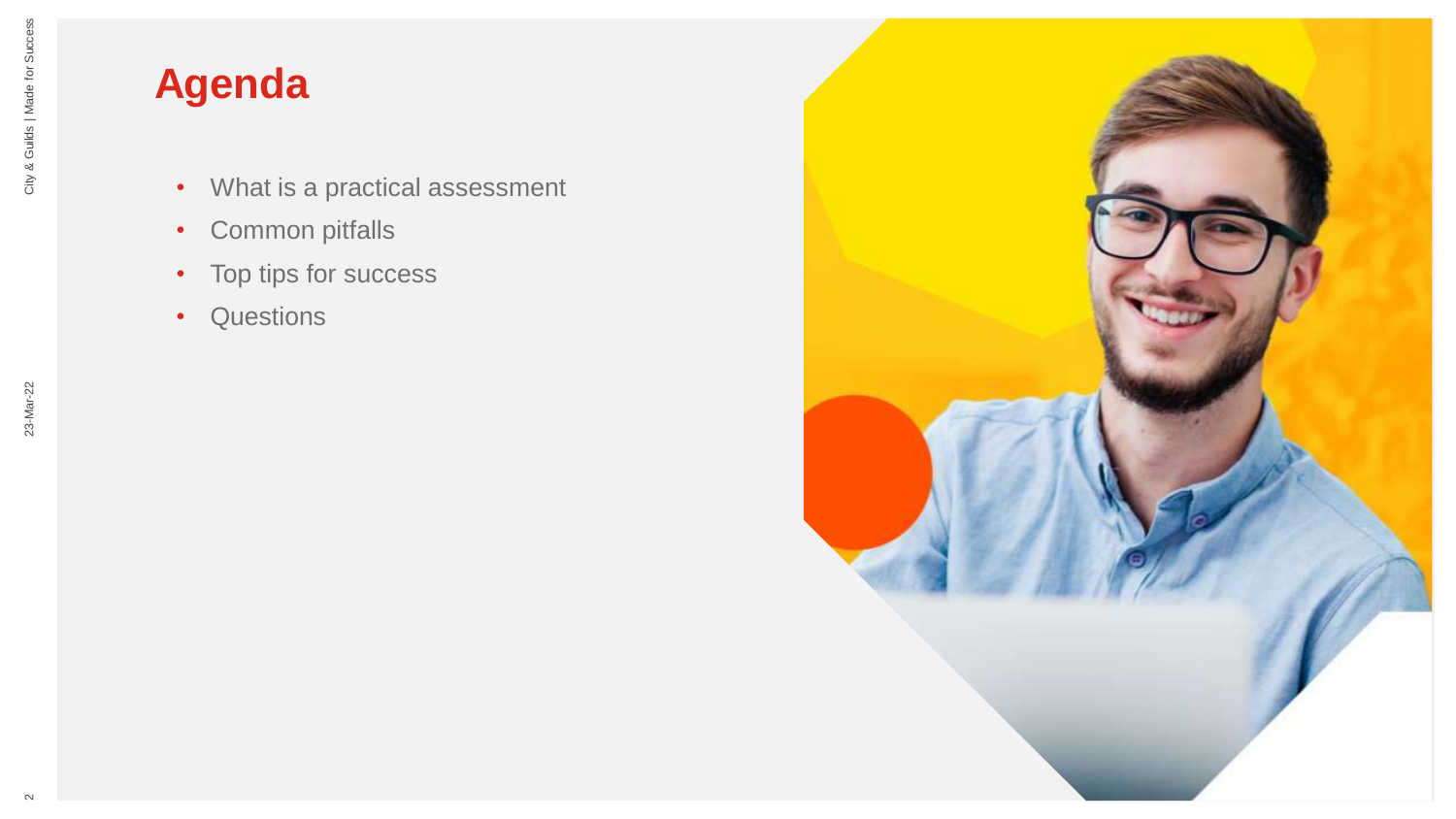## **What is a Practical Demonstration?**

The definition of a Practical Demonstration from The Institute of Apprenticeships and Technical Education is;

*"…an assessment of skills (and sometimes knowledge and behaviours) that takes place in a practical skills facility such as a simulated work area in an assessment centre or a skills development facility. This can be supplemented by questioning during or after the demonstration."*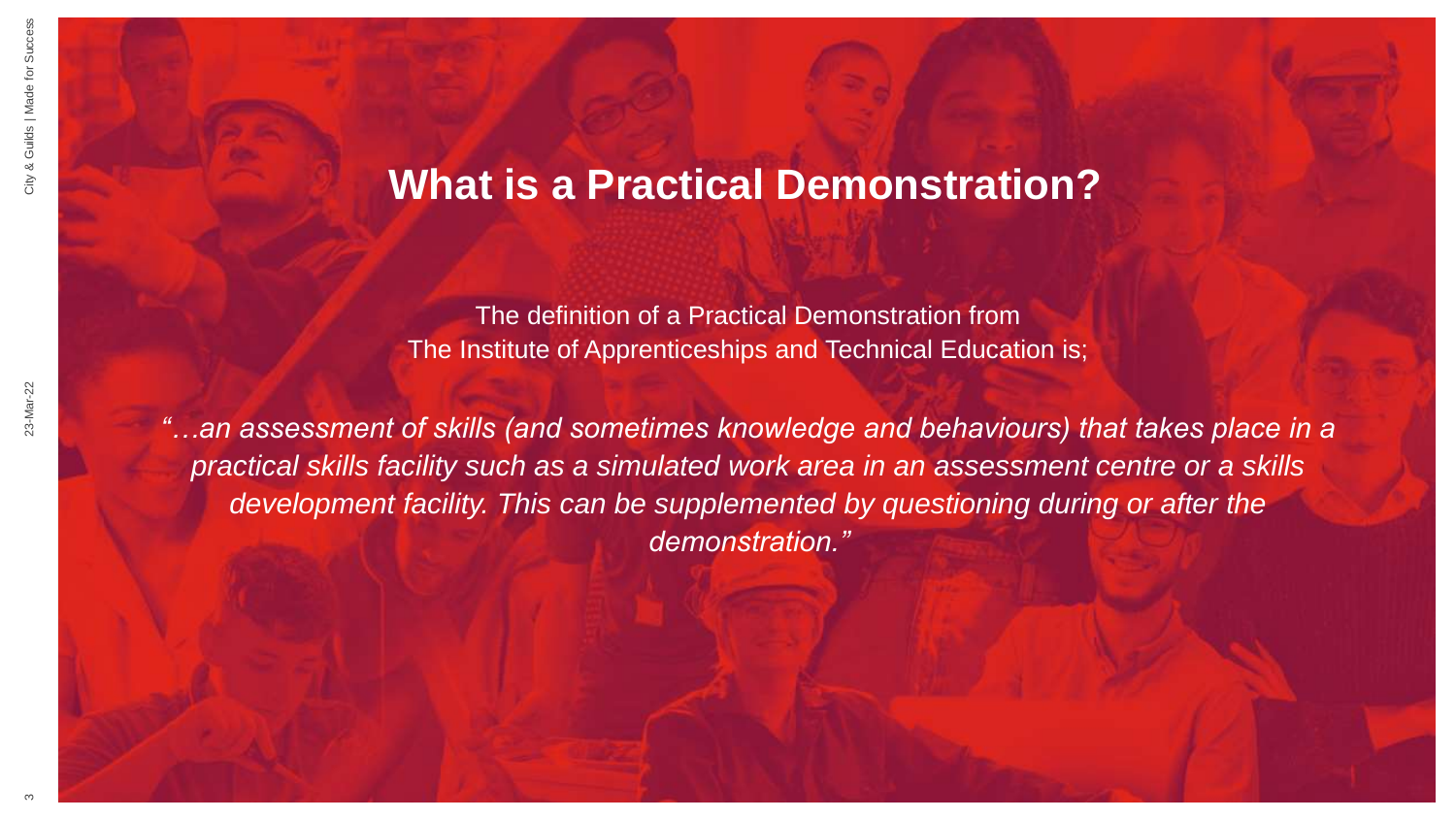## **Practical Assessment Pitfalls**

Across the occupational areas…..



Incorrect Ingredients Lack of resources



Selecting the correct clients Ways of working

Poor preparation Correct environment

4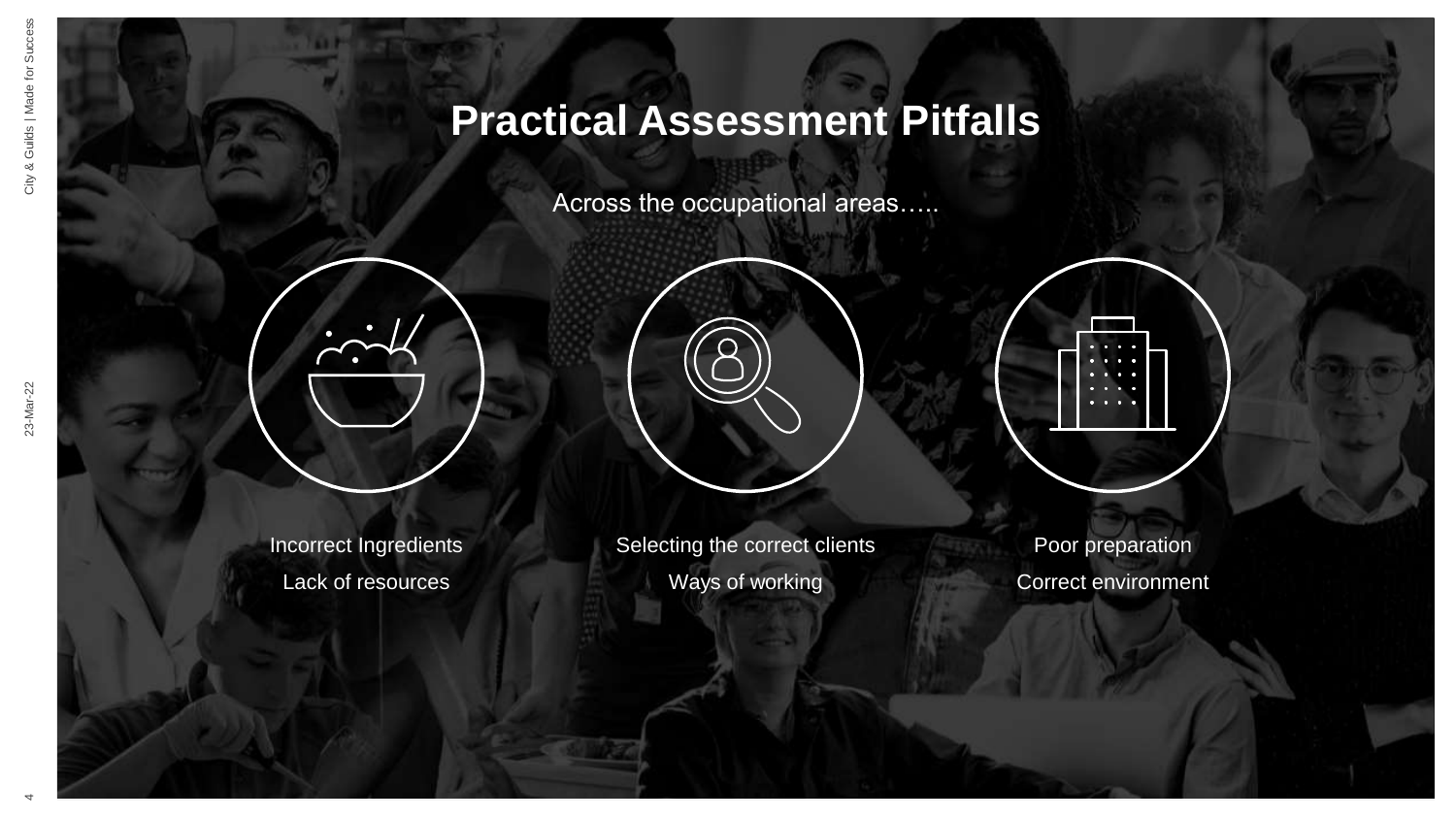## **Practical Assessment Pitfalls**

Across the occupational areas…..

Assessment is confidential Allow sufficient time

Expect questions for non observed areas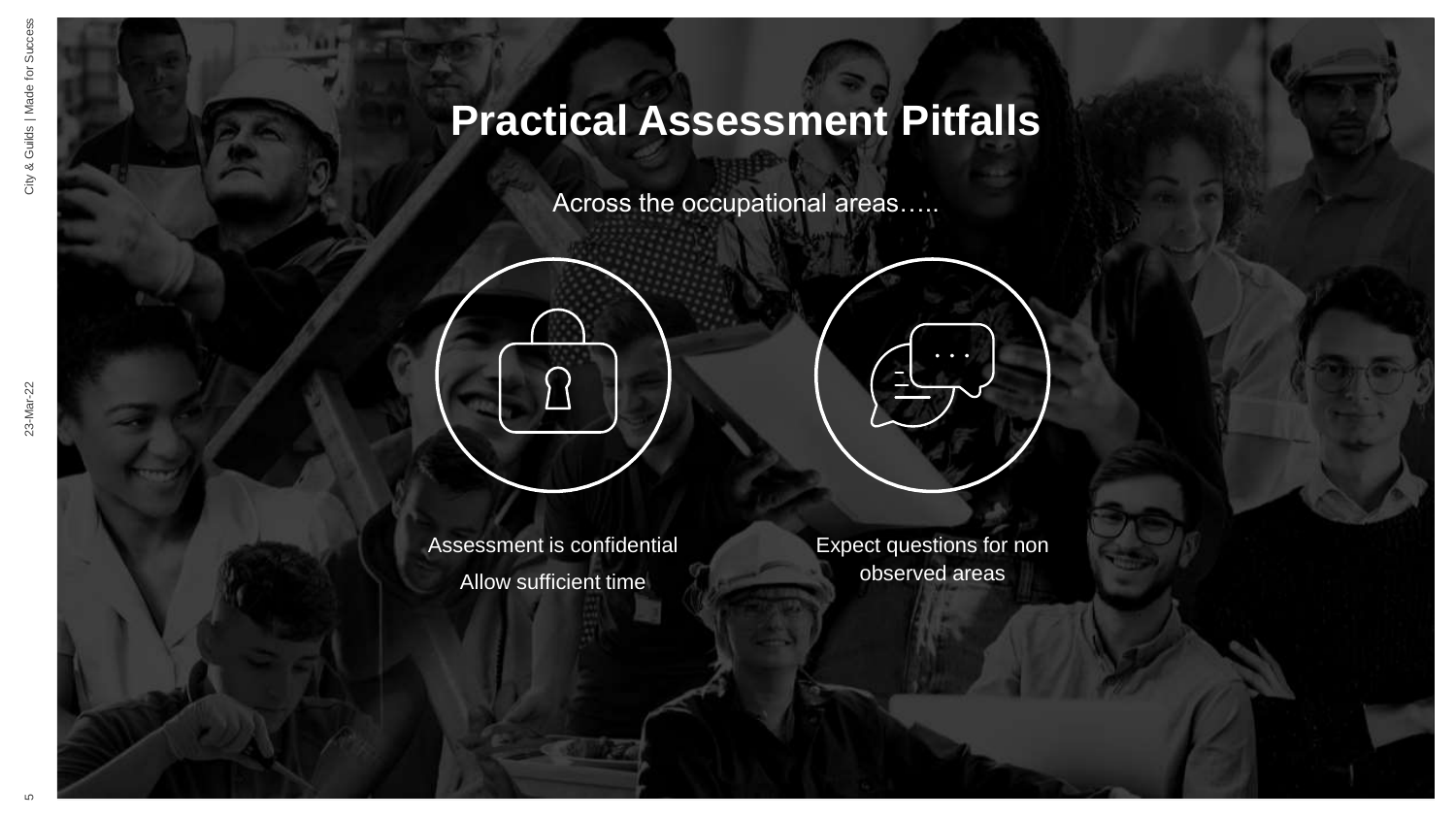Planning and preparation is key…



Apprentice preparation **Room preparation** Technician preparation Understanding Assessment plan/EPA pack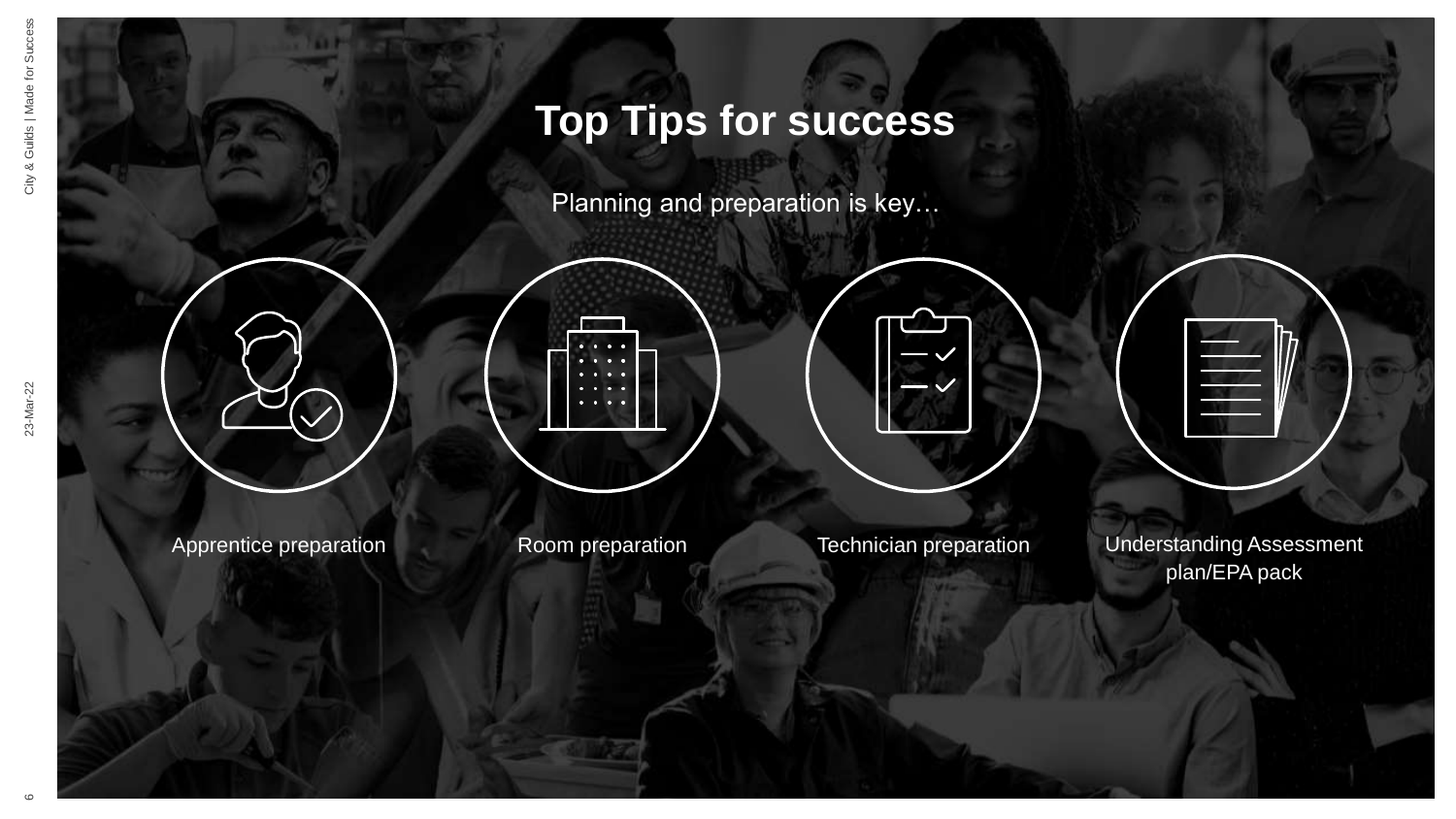

# **Aim High**

Strive for the distinction Work backwards from the distinction criteria Understand the criteria Don't be afraid to ask for clarity Its all about consistency and precision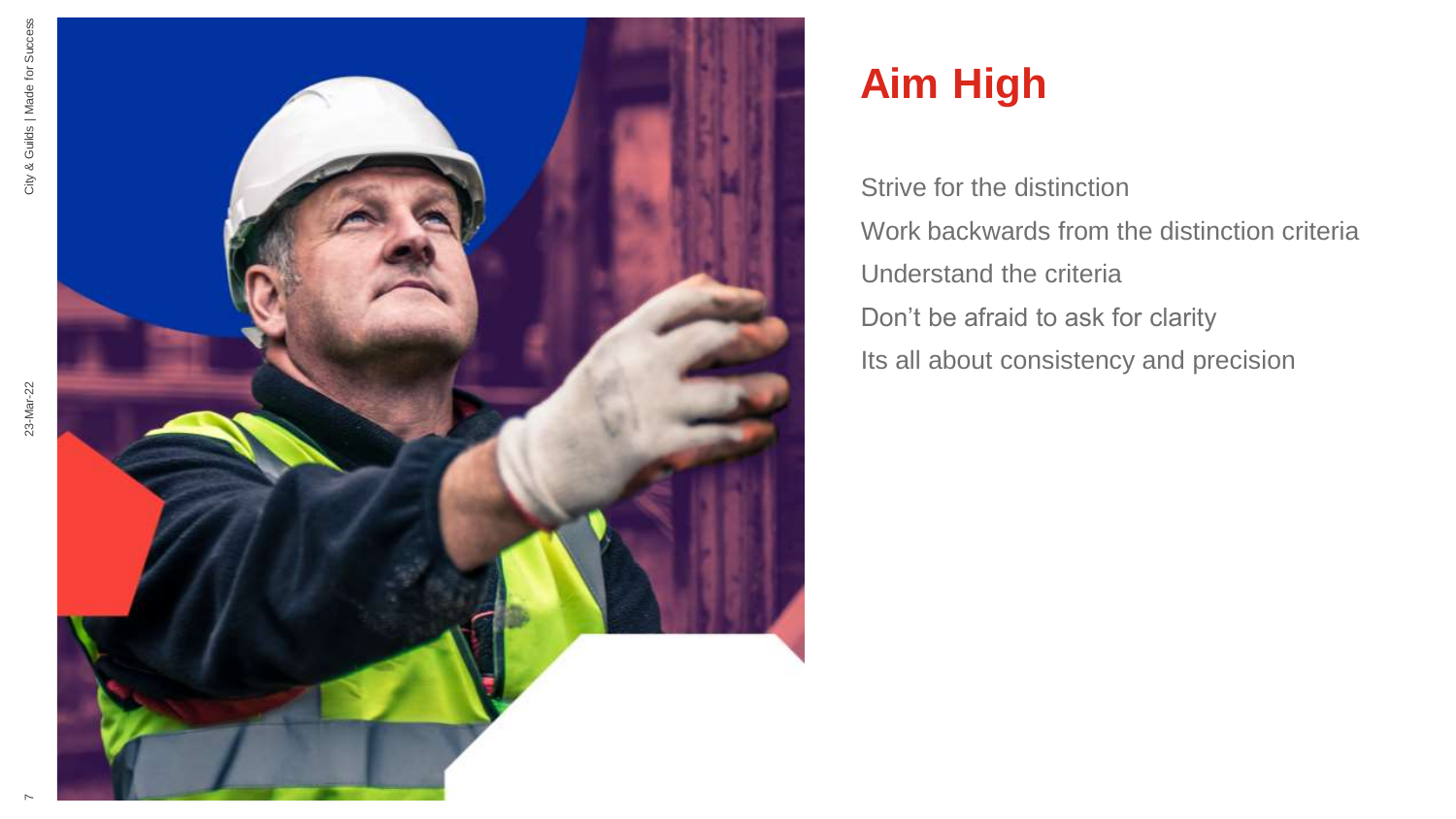23-Mar-22

#### **Mocks are invaluable**

On going formative assessment Summative mocks before EPA Be the "IEPA" Supportive and progressive feedback Practice, practice, practice

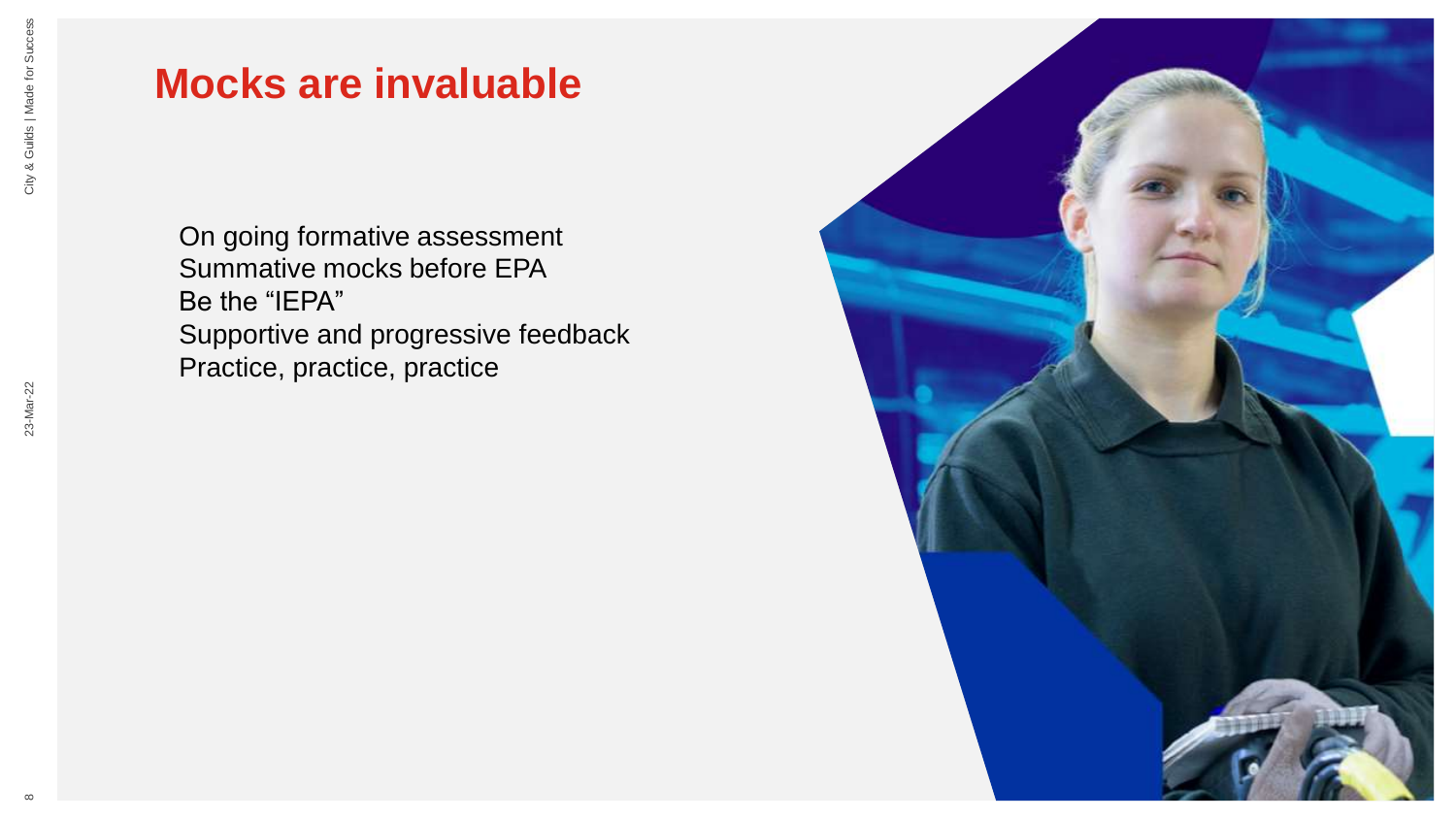# **Thank you**

Any Questions?